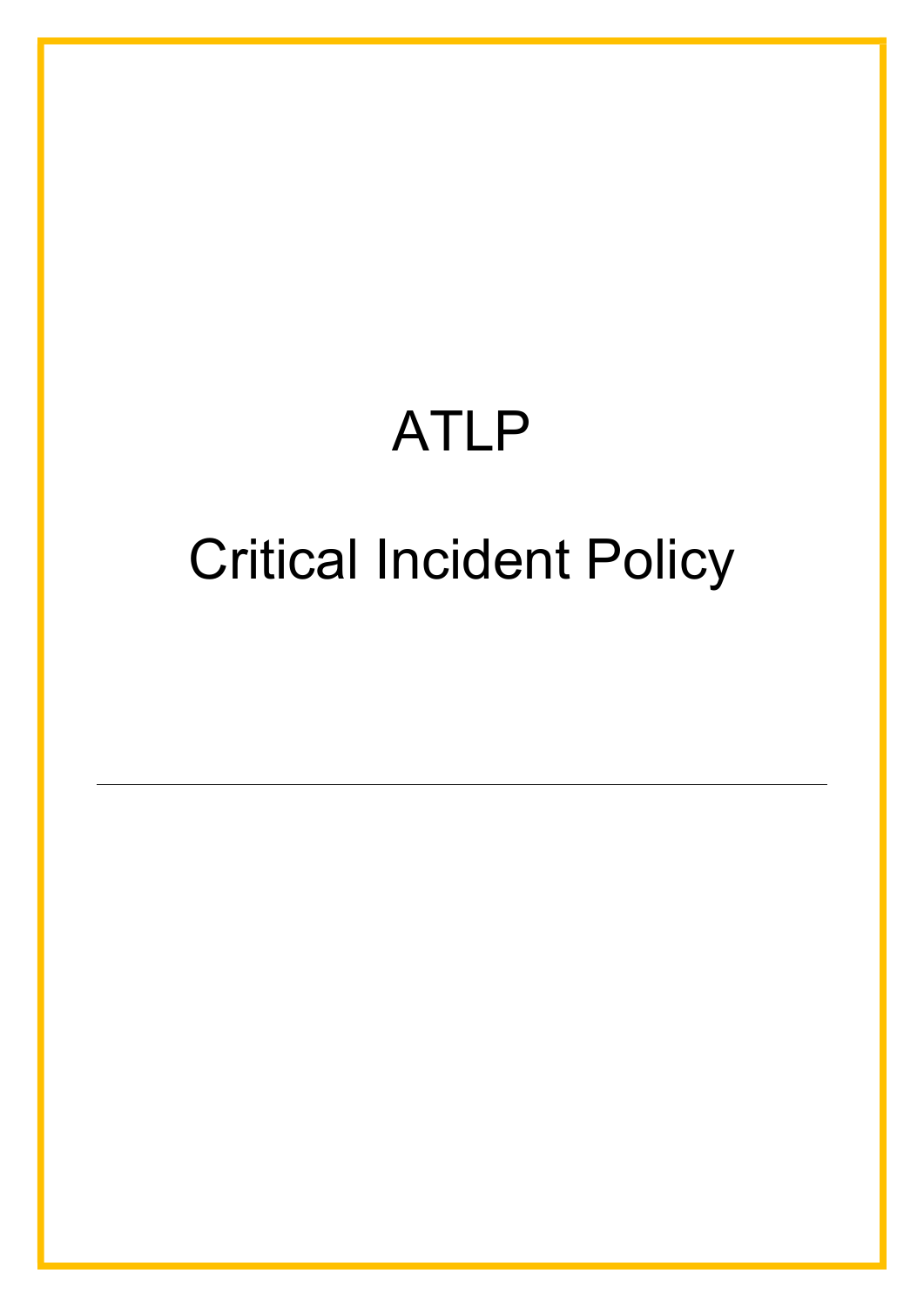#### Document Control

| <b>Document Reference:</b>  | <b>Critical Incident Policy</b>                   |                 |
|-----------------------------|---------------------------------------------------|-----------------|
| <b>Version</b>              | 01                                                |                 |
| <b>Status</b>               | Final                                             |                 |
| <b>Publication Date</b>     | October 2019                                      |                 |
| <b>Related Policies</b>     |                                                   |                 |
| <b>Review Date</b>          | Biennial or on legislative change<br>October 2022 |                 |
| <b>Approved/Ratified By</b> | Trust Board                                       | Date: 23/3/2020 |

### Contents:

**Statement of intent** 

- 1. Legal framework
- 2. Definition
- 3. Roles and responsibilities
- 4. Critical incident management team
- 5. Initial action
- 6. Emergency procedures
- 7. Emergencies during educational visits
- 8. Internal communications
- 9. After a critical incident
- 10. Post-incident support
- 11. Media relations
- 12. Handling complaints
- 13. Monitoring and review

#### Appendices:

a) Initial Action Form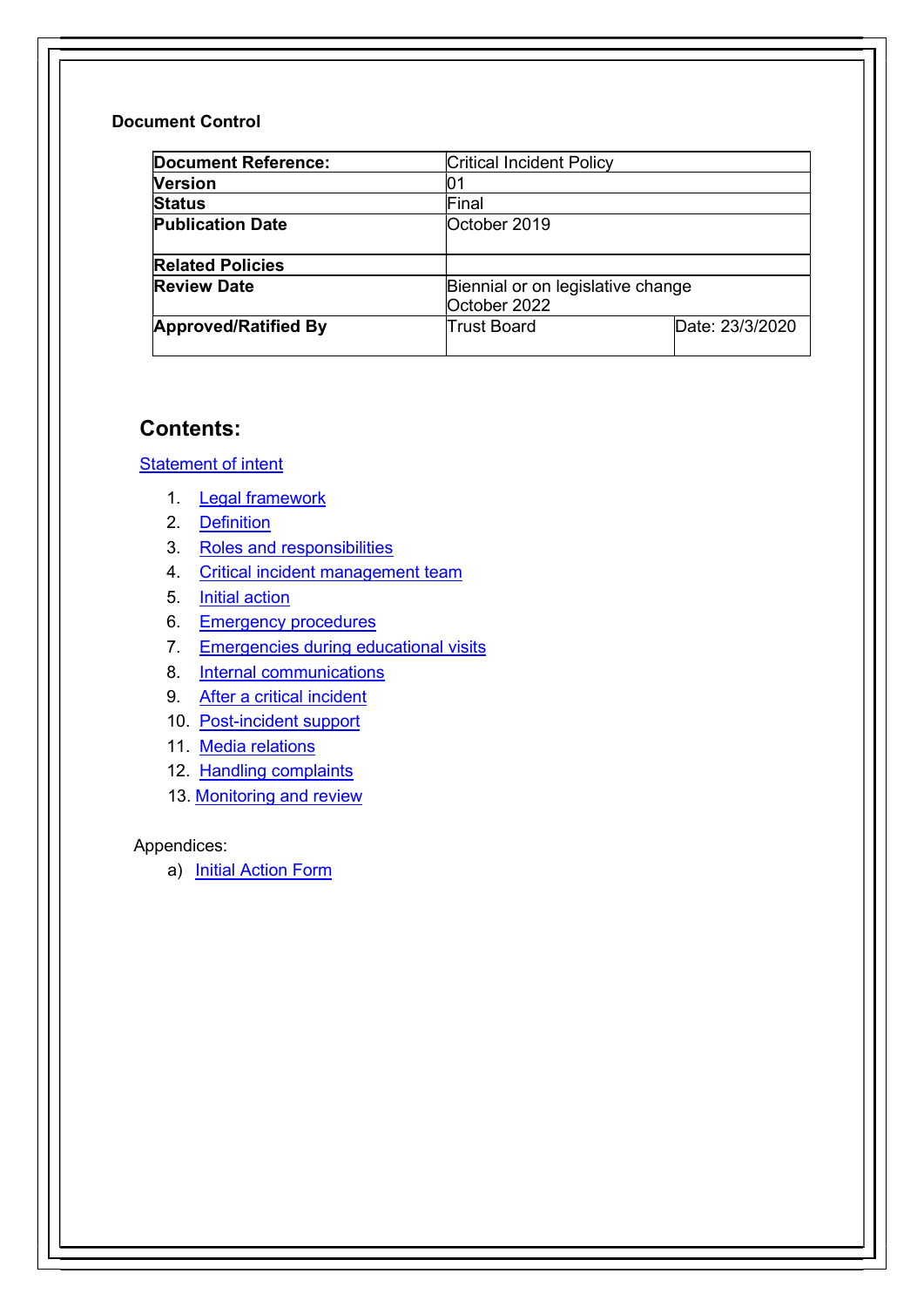## Statement of intent

The Arthur Terry Learning Partnership (ATLP) recognises that whilst the safety of pupils, staff members and visitors on their school's premises is paramount, it is sometimes out of the control of the school. However, the Trust will put into place the appropriate measures to mitigate against such events and minimise the impact.

In an emergency at any of ATLP schools, staff members at the school will endeavour to take all reasonable actions in order to ensure the safety of its pupils.

The procedures outlined in this policy aim to minimise disruption to the learning environment whilst ensuring the safety of all pupils, staff members and visitors, by responding to critical incidents as quickly and efficiently as possible.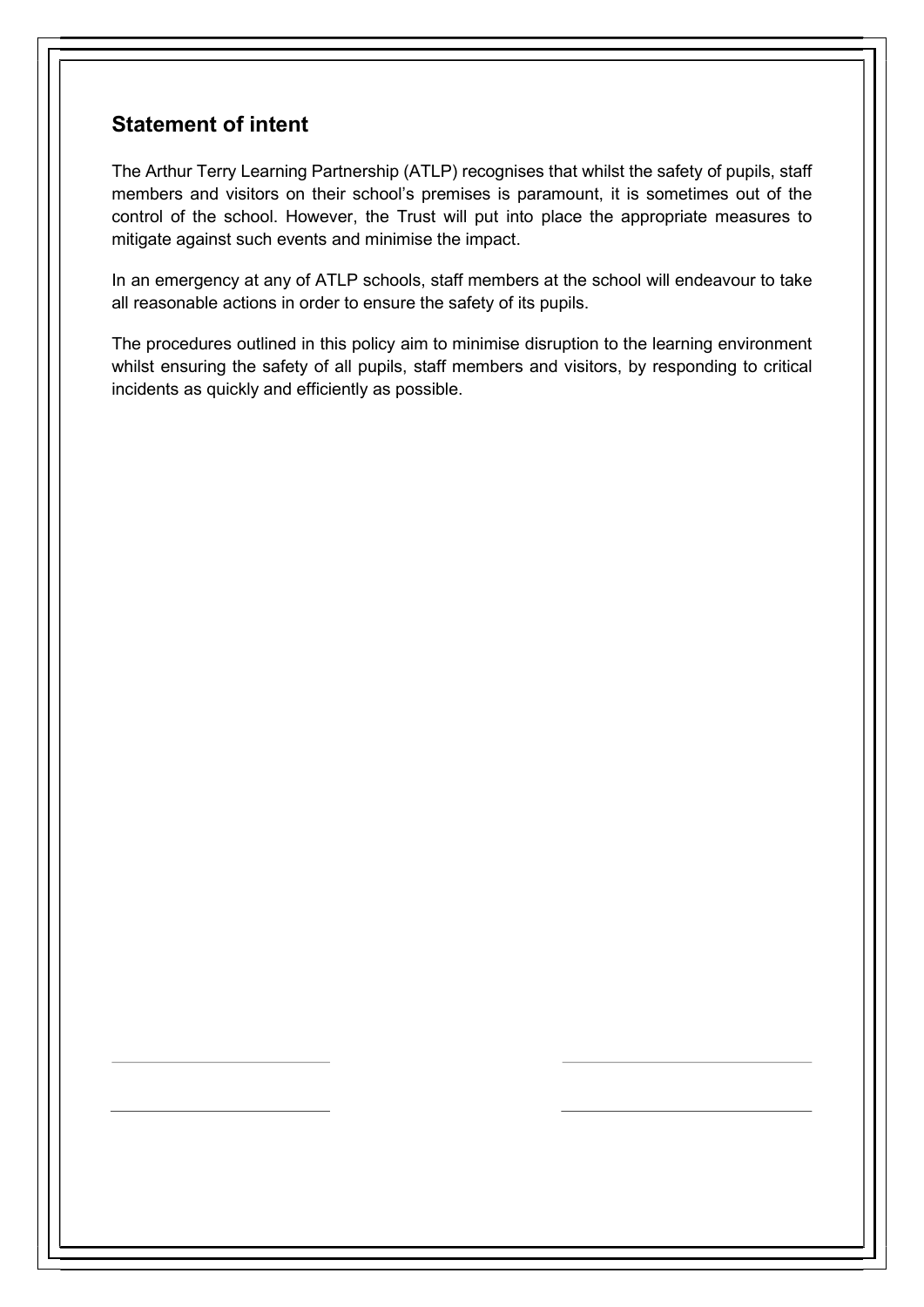## 1. Legal framework

- 1.1. This policy has due regard to legislation and guidance including, but not limited to, the following:
	- Workplace (Health, Safety and Welfare) Regulations 1992
	- Management of Health and Safety at Work Regulations 1999
	- Health and Safety at Work etc. Act 1974
	- Regulatory Reform (Fire Safety) Order 2005
	- DfE (2015) 'Emergency planning and response'
- 1.2. This policy will be implemented in conjunction with the following school policies, documents and procedures:
	- Health and Safety Policy
	- Accident Reporting Procedure Policy
	- Invacuation and Lockdown Policy
	- Bomb Threat Policy
	- Severe Weather Policy
	- Educational Trips and Visits Policy
	- Bereavement Guidance Policy
	- First Aid Policy
	- Complaints Policy
	- Fire Evacuation Plan
	- Personal Emergency Evacuation Plan
	- GDPR Data Protection Policy

## 2. Definition

- 2.1. For the purpose of this policy, a critical incident is an emergency which affects pupils, staff, visitors or property and requires immediate responsive action which is beyond that reasonably expected from the school's own management team.
- 2.2. Critical incidents include, but are not limited to, the following:
	- The death of a pupil, staff member or governor
	- A serious incident involving a pupil or staff member on, or off, the school premises
	- A violent intrusion onto the premises, e.g. a bomb alert
	- Extensive damage to school property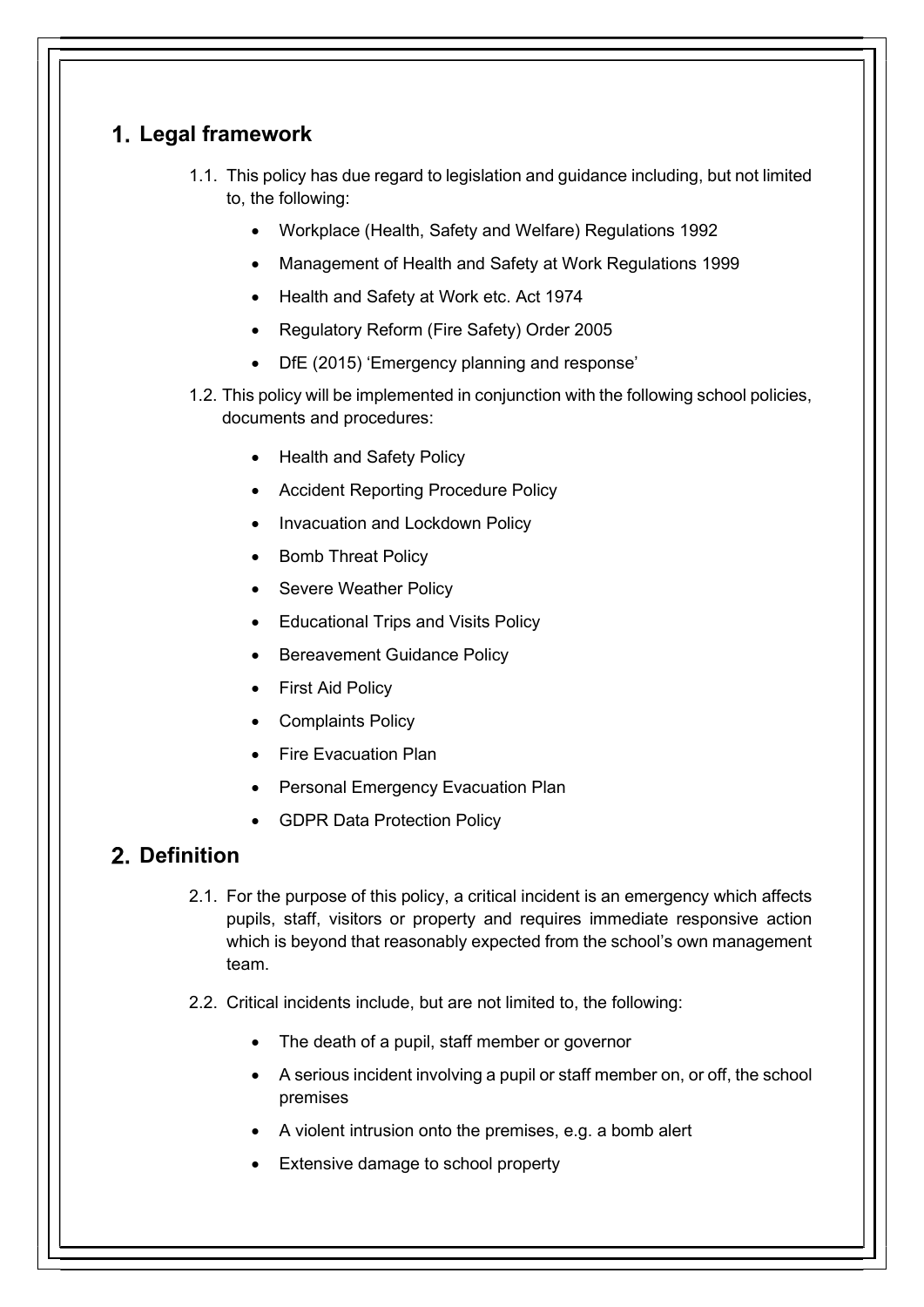- A fire, flood or explosion
- The effects of disasters in the wider community
- Incidents whilst on educational visits
- **Epidemics**
- Exposure to hazardous substances near, or on, the school premises

#### 3. Roles and responsibilities

- 3.1. The head teacher is responsible for:
	- Appointing designated staff members to the critical incident management team. To be agreed and signed off by the Director of Education.
	- Working alongside the critical incident management team to ensure that critical incidents are managed effectively.
	- Ensuring all members of the critical incident management team are briefed on their roles and that the procedure is practised as well as updated/ reviewed regularly particularly when there are new members of the team.
	- Ensuring that an appropriate ratio of first aiders to pupils is sustained at all times.
	- Ensuring that a simple and straightforward, but effective, critical incident management plan is in place.
	- Ensuring that all staff members are aware of the school's critical incident management plan and the associated procedures.
	- Ensuring the EVC briefs trip leaders on the plan and that they are familiar with it.
	- Reviewing the critical incident plan at regular intervals, in conjunction with the Executive Team, ensuring that it is kept up-to-date with developments at the school, such as changes to evacuation procedures.
	- Keeping a duplicate, up to date copy of the critical incident management plan, both a hard copy and electronic, off the school premises in case of a fire, flood or explosion.
	- Reviewing allocations of responsibilities, in conjunction with the Executive Team, in light of staff absence.
	- Compiling an emergency contact list and ensuring that all members of staff hold a copy of this.
- 3.2. All staff members are responsible for:
	- Acting in accordance with this policy at all times.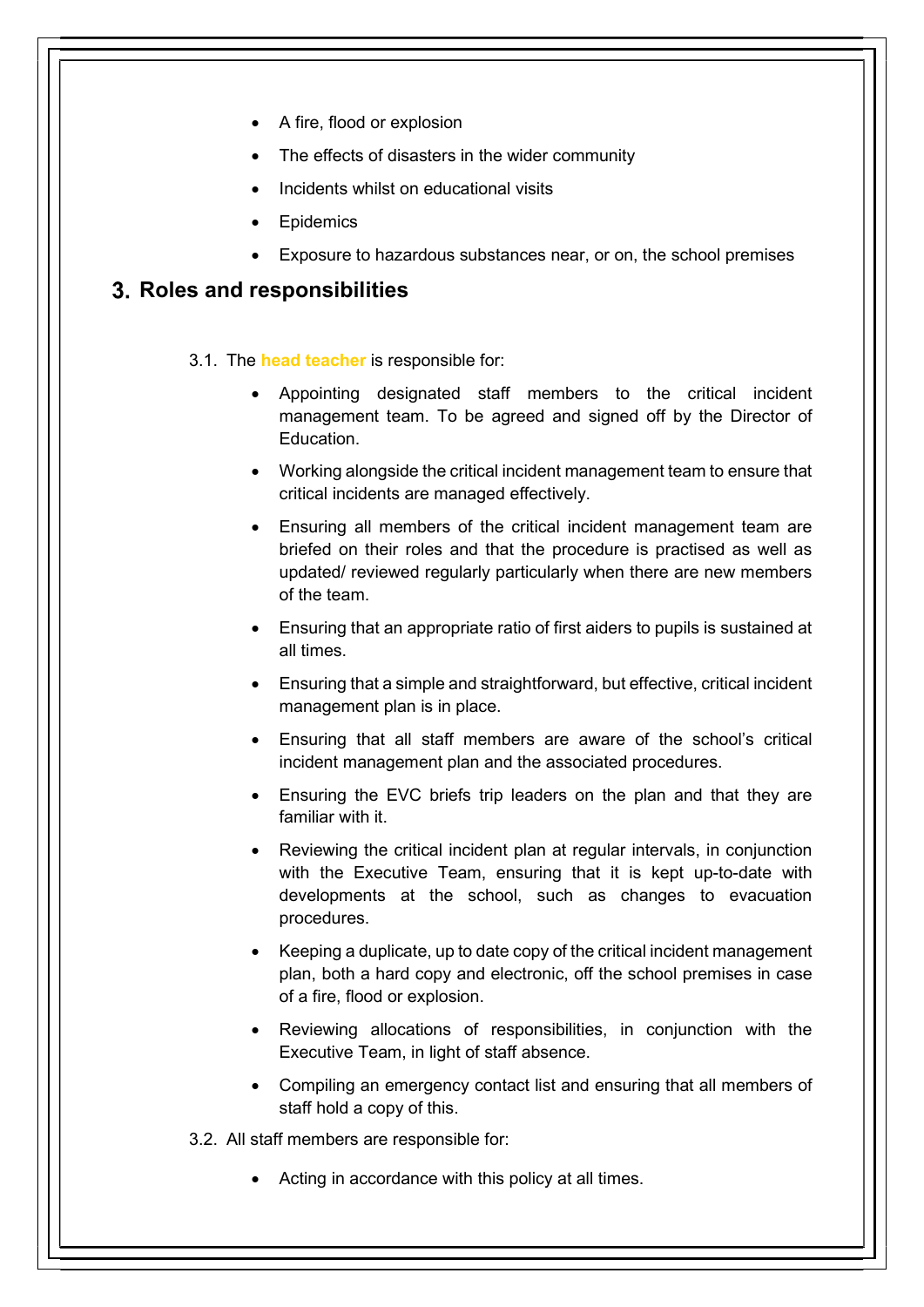- Effectively implementing the critical incident management plan, when necessary.
- Maintaining up-to-date records of critical incidents at the school, as per the school's recording and reporting procedures.
- Maintaining their own records of events, as well as keeping copies of notes made by other colleagues.
- Ensuring that they effectively understand the school's critical incident management plan.
- Understanding how to effectively carry out the school's emergency evacuation procedures.
- Understanding their role in the execution of the school's emergency plans, including evacuation procedures and the critical incident management plan.
- Ensuring that pupils are aware of the school's emergency evacuation procedures.
- Ensuring that their own contact details are kept up-to-date on school records.
- Reporting and recording minor and critical incidents in line with the school's Accident Reporting Procedure Policy.
- 3.3 The Central Team and ICT Support are responsible for:
- Ensuring that vital information is not lost in the event of a fire, flood or explosion

#### 4. Critical incident management team

- 4.1. The head teacher will appoint members of staff to form the school's critical incident management team. This must include the Director of Education and the ATLP Head of PR and Communications. This team will be responsible for:
	- Ensuring that parents are kept informed about the situation.
	- Deciding when and how to re-open the school.
	- Providing support for the families of those hurt or bereaved.
	- Ensuring the school effectively cooperates and liaises with the relevant bodies during investigations into critical incidents.
	- Dealing with continued interest from the media.
	- Ensuring the appropriate attendance of school members at funerals.
	- Organising memorial services, including the sending of flowers.
- 4.2. In the event of a critical incident, the critical incident management team will work alongside the **headteacher** in order to effectively fulfil their role, as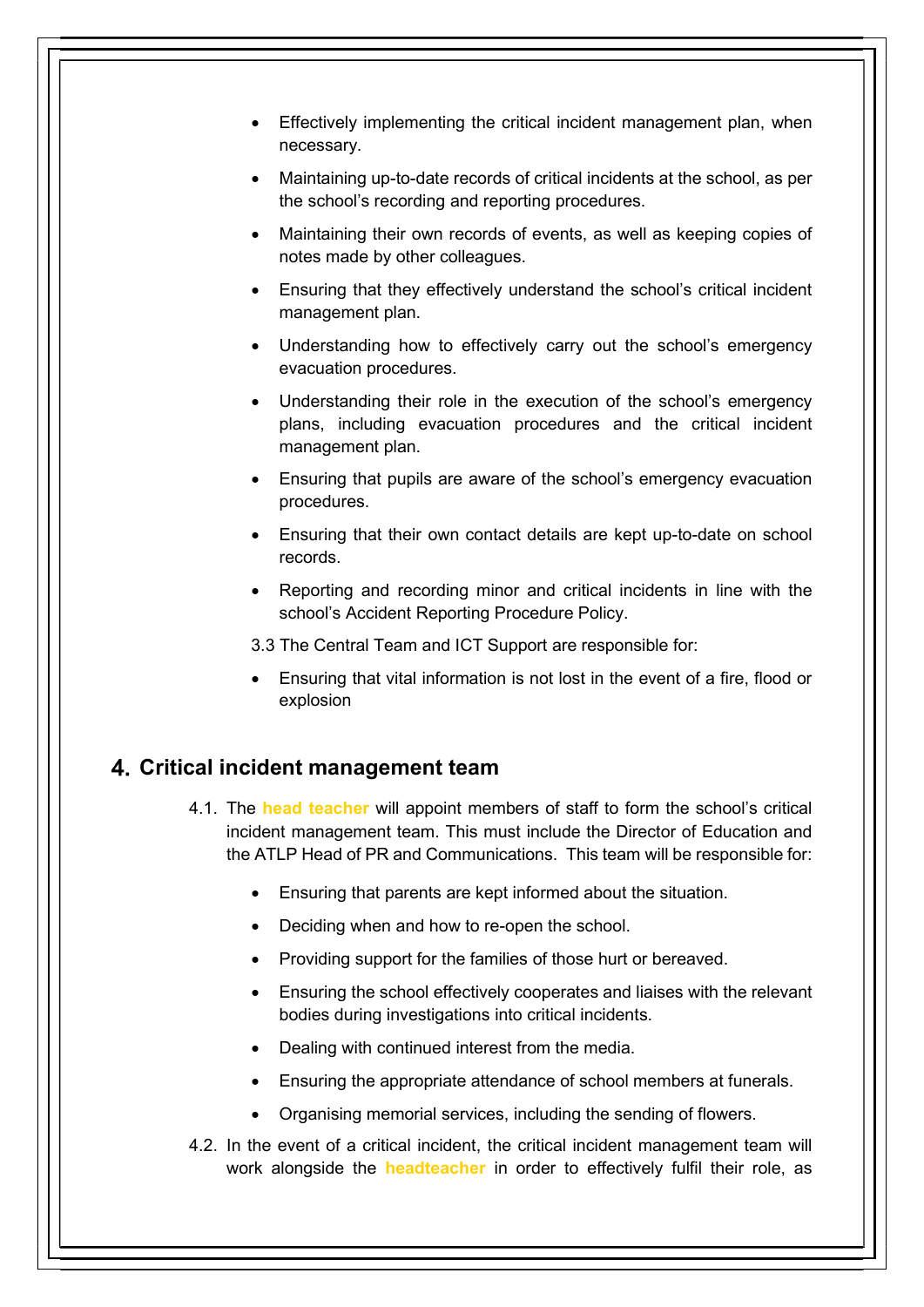outlined above. Expertise from other school's critical incident management teams will be shared if required.

- 4.3. The critical incident management team will ascertain if the incident is an immediate threat or if not, make a considered response to an incident/event that has already happened or is off site.
- 4.4. Where required, The Arthur Terry School will be allocated to the critical incident management team and any necessary equipment and information will be stored here.
- 4.5. With prior agreement, The Arthur Terry School will be used as a reserve offsite location for the critical incident management team when the on-site location is not usable. This may be substituted, dependant on the incident, if a more appropriate location is required. This shall be determined by the Director of Education.
- 4.6. The team will collate and retain any records regarding the planning of, and response to, critical incidents, including written records and any recordings made via CCTV.
- 4.7. The team will ensure that each member of staff involved in dealing with a critical incident has recorded all decisions that were made, any communication that was received and all tasks that were carried out.

#### 5. Initial action

- 5.1. Immediate action will be taken in order to safeguard pupils and staff, using the relevant emergency procedure signal to alert staff members.
- 5.2. The alarm will be raised by the first adult at the scene of the incident.
- 5.3. Members of the critical incident management team will ascertain the details of the incident.
- 5.4. All initial information regarding the incident will be logged using the Initial Action Form.
- 5.5. First aid will be administered by the first trained first aider at the scene of the incident.
- 5.6. All first aid and medical treatment will be administered and recorded in line with the school's First Aid Policy.
- 5.7. The emergency services will be contacted, and the following information will be given:
	- The emergency services required
	- Exact location of incident
	- Number of casualties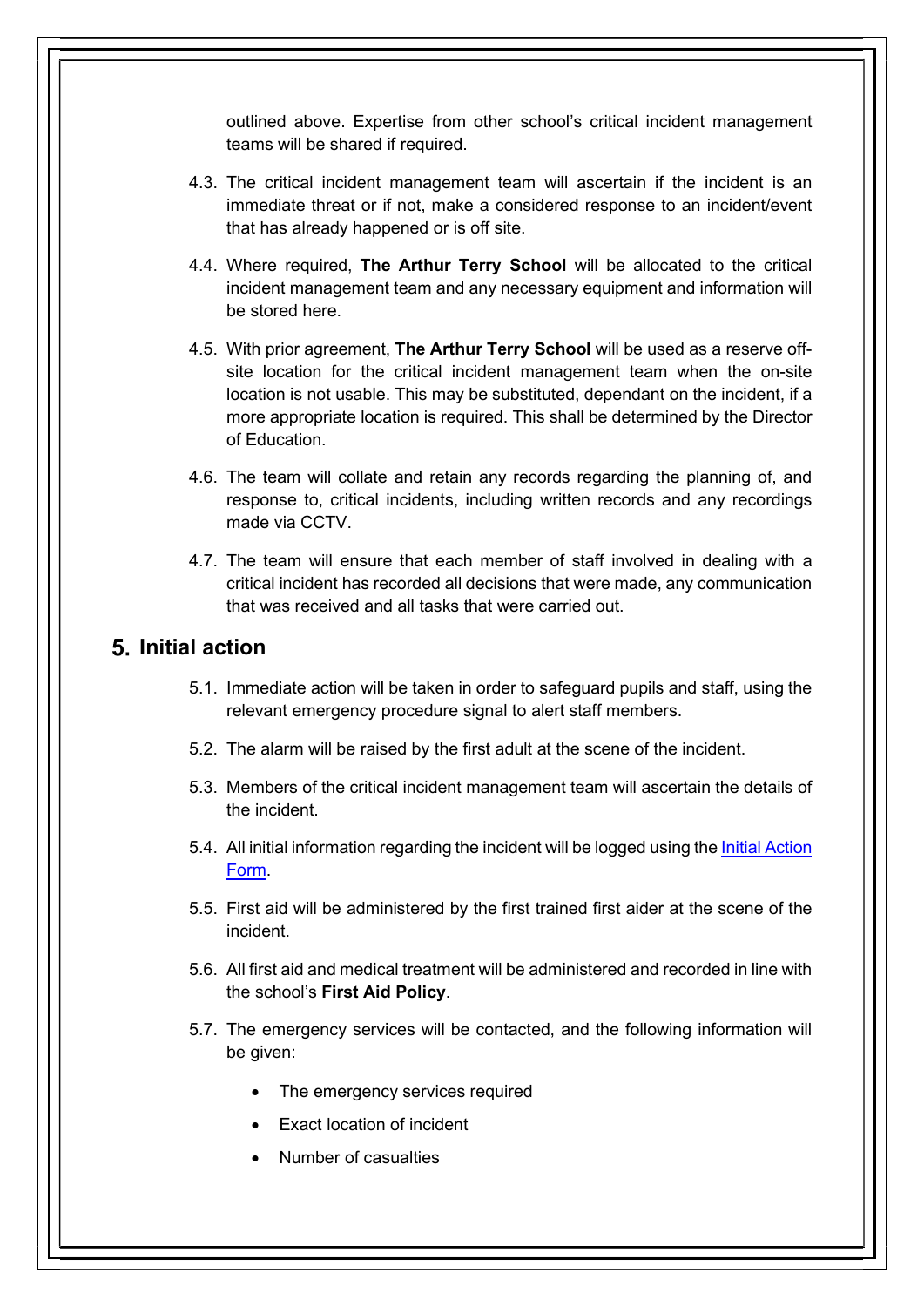- Number of injuries
- Location and phone number of where the call is being made from
- Any hazards which the emergency services may encounter on site
- 5.8. Where possible, the school will remain open and normal routine will be maintained.

#### 6. Emergency procedures

- 6.1. All staff members and pupils are aware of the school's emergency procedures, including those outlined in the school's Lockdown Procedures.
- 6.2. The school's designated emergency assembly points are clearly indicated and known by all staff members and pupils.
- 6.3. ATLP schools will carry out a practice drill of their school's evacuation procedure at least once a term, to ensure that pupils and staff members fully understand what is involved in the procedure, and that it is implemented effectively.
- 6.4. In the event of an evacuation, staff members and pupils will be alerted by their own schools relevant warning signal as detailed in their lockdown procedures.
- 6.5. In the event of an external hazard, staff members will be signalled of the need for shelter by their own schools relevant warning signal as detailed in their lockdown procedures indicating to staff that the school's procedure should be followed.
- 6.6. In the event of an intruder, staff members will be signalled to commence the lockdown procedure by their own schools relevant warning signal as detailed in their lockdown procedures.
- 6.7. All staff members are aware of the evacuation routes and assembly points in the case of a bomb threat, as outlined in the school's Bomb Threat Policy.
- 6.8. In the event of severe weather, the procedures outlined in the school's Severe Weather Policy will be followed.
- 6.9. All staff members are aware of the school's designated first aiders and the locations of first aid boxes within the school.
- 6.10. In the event that first aid, or medical treatment is necessary, the procedures outlined in the school's First Aid Policy will be followed.
- 6.11. Staff members will be aware of any Personal Emergency Evacuation Plans in place.
- 6.12. All staff members will receive training regarding the school's emergency evacuation procedures, and will be aware of:
	- The appropriate route to take.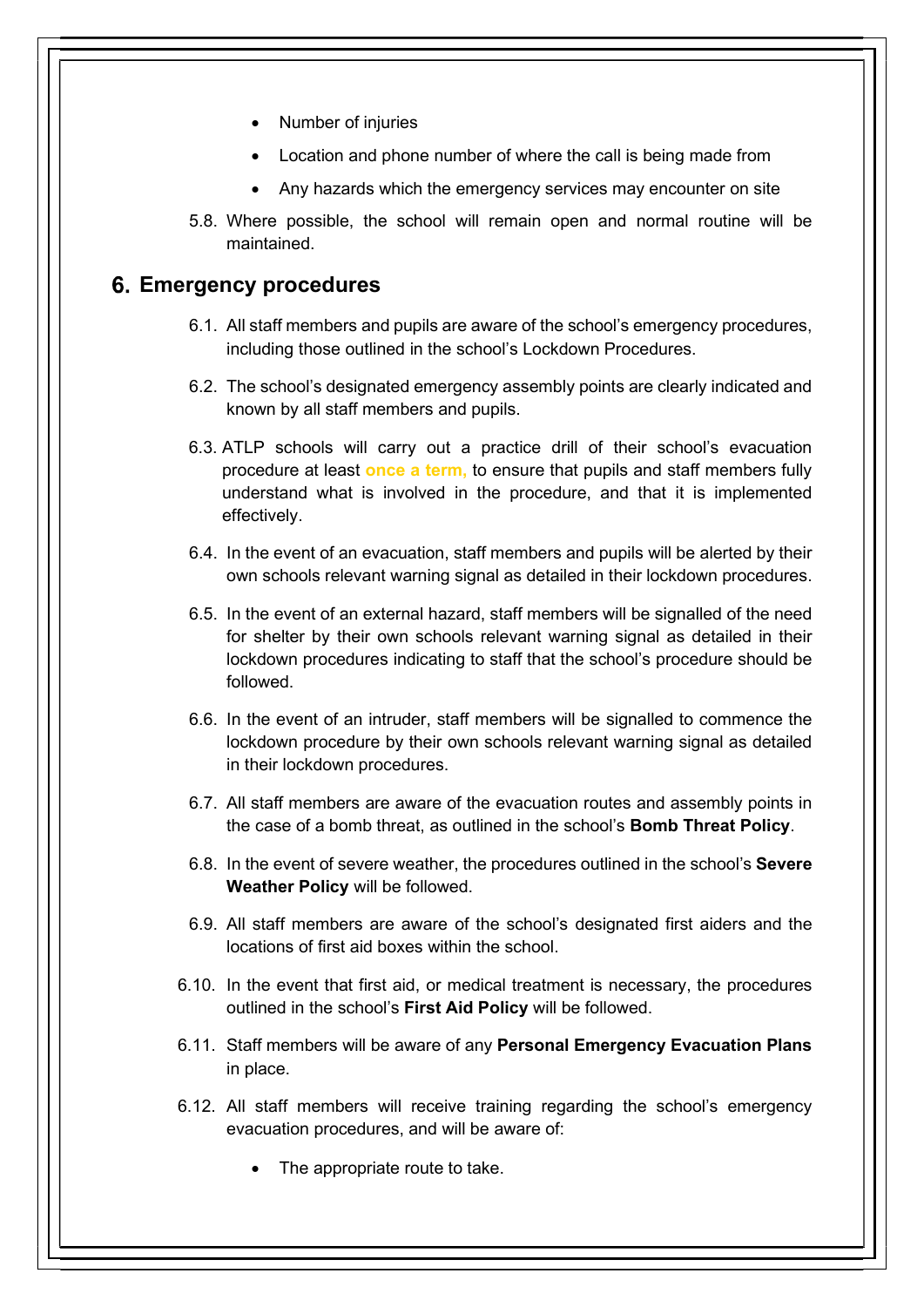- What assembly point to use in the event of different scenarios.
- Security arrangements that are in place, such as the locking of the school gates.
- Access arrangements for the emergency services.

#### Emergencies during educational visits

- 7.1. All staff members will act in accordance with ATLPs Educational Trips and Visits Policy, following the outlined procedures in the event of an emergency.
- 7.2. Critical incidents that occur on school trips will be managed in the same way as those that occur on the school premises.
- 7.3. The trip leader is responsible for maintaining written records of any critical incidents that occur whilst on a trip, as well as the action which was taken and by whom.
- 7.4. The trip leader is responsible for reporting the critical incident to the headteacher immediately.
- 7.5. Any critical incident that occurs on a school trip will be communicated to all staff members, ensuring that they are aware of any pupils who may suffer from shock.

#### 8. Internal communications

- 8.1. To aid communication within the school community, the school will collate a hard copy of emergency contacts information, which will be kept accessible at all times. This will include the following information:
	- Pupils' emergency contact details
	- Staff members' emergency contact details
	- Contact details for the Critical Incident Management Team
	- Contact details of members of the governing board
	- $\bullet$  Emergency contact details for the LA
	- Phone numbers for relevant travel companies
	- Phone numbers for regular supply staff
	- Pupil and staff movement data, including class itinerary
- 8.2. The **headteacher** is responsible for ensuring that this information is reviewed on a regular basis and is updated to reflect changes in staffing details. The MAT central IT team will be responsible for supporting with storage and accessibility of electronic data at all school sites.
- 8.3. The school's internal communication systems will be used to alert staff members to a critical incident in the first instance, without alarming pupils unnecessarily.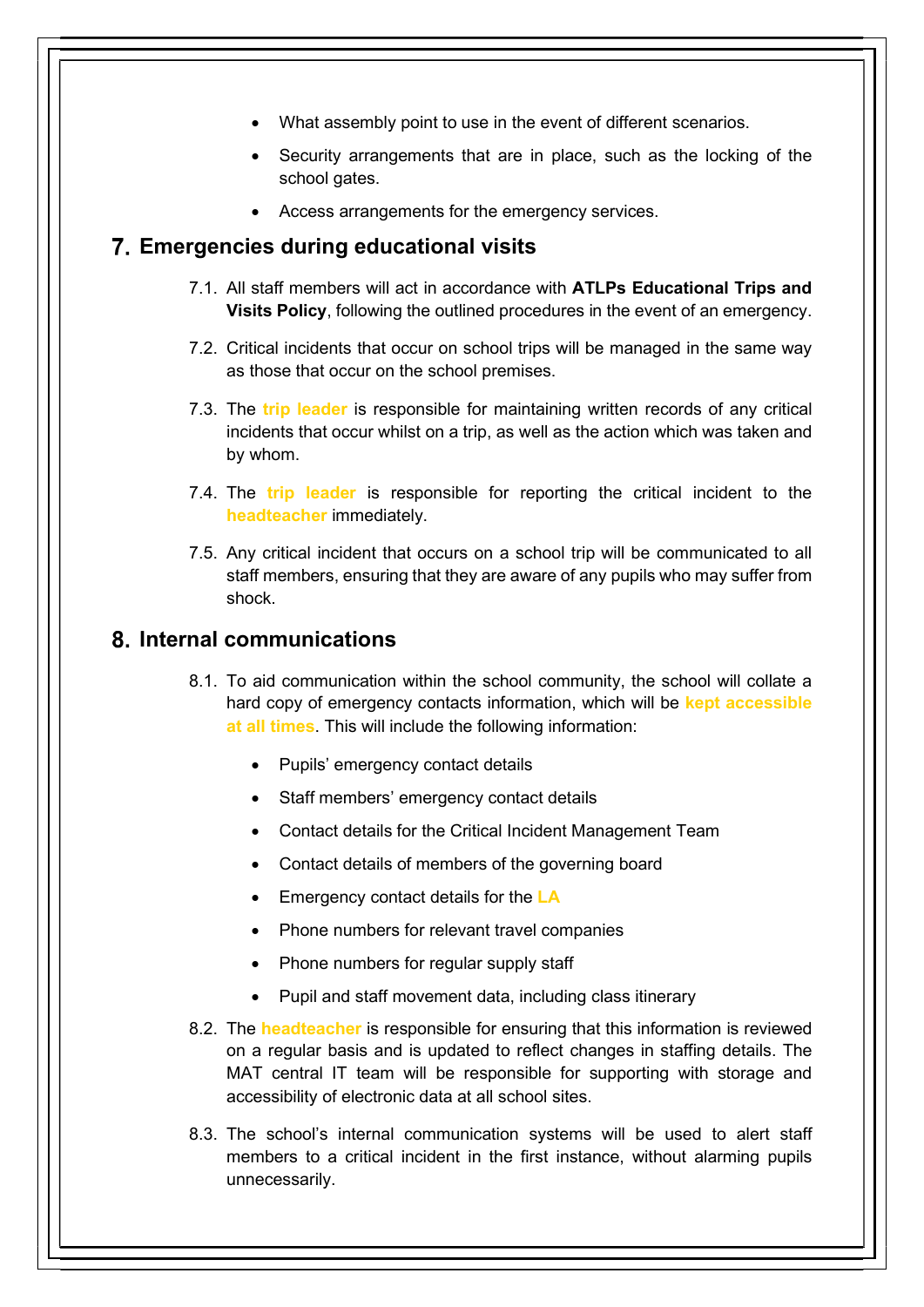- 8.4. Staff members, pupils and parents will be informed of critical incidents in the most sensitive way possible.
- 8.5. The parents of pupils who are directly involved in the incident will be contacted immediately using the emergency contact details provided to the school.
- 8.6. Pupils will be informed of a critical incident in groups as small as practicable.
- 8.7. Parents of pupils not directly involved in the incident will be contacted quickly and efficiently, via the school's parental communication channel, as soon as is reasonably practicable.
- 8.8. Members of the school's governing board/Trust Board will be informed about the critical incident as soon as possible, and will be briefed about speaking to the press by the ATLP Head of PR and Communications.
- 8.9. During an emergency, staff members will use mobile phones to stay in contact with one another and communicate key messages.

### 9. After a critical incident

- 9.1. Following the occurrence of a critical incident, the school's short terms aims include the following:
	- Contacting those directly involved
	- Informing the Trust's Executive Team via Director of Education
	- Appropriately debriefing the school community
	- Attempting to maintain normal school routines
	- Making appropriate plans for attendance at funerals and memorials
	- Monitoring the wellbeing of staff and pupils, particularly those directly involved in the incident
	- Expressing sympathy to the families of those involved
	- Identifying vulnerable staff and pupils, ensuring they are aware of the support available to them
- 9.2. In the medium term, the school's aims include the following:
	- Making arrangements for pupils involved to return to school
	- Arranging alternative teaching, where necessary
	- Providing support to staff members and pupils affected
	- Arranging consultations with educational psychologists, where necessary
	- Clarifying support arrangements and referring pupils for individual help, if appropriate
	- Keeping parents updated and informed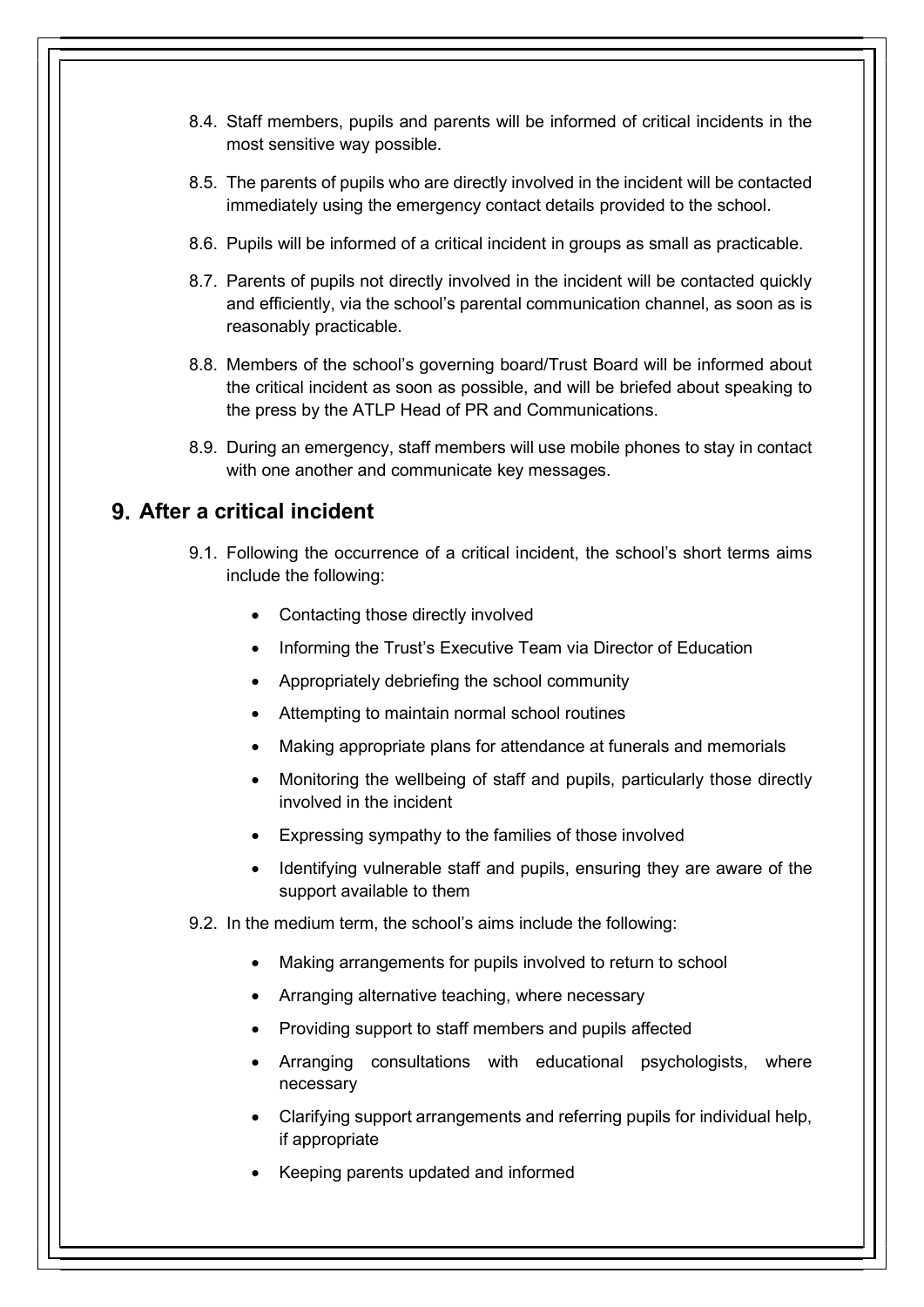9.3. In the longer term, the school's aims include the following:

- Introducing support systems to continuously monitor vulnerable pupils and staff members
- Discussing how to mark anniversaries
- Ensuring all staff members, including new staff, are aware of pupils affected by the incident
- Acting sensitively to pupils' needs
- Ensuring pupils and staff members know how to obtain further help
- The Trust will support the headteacher, as required, and provide appropriate coordination.

#### 10. Post-incident support

- 10.1. Staff members will strive to create a welcoming atmosphere in which pupils can openly discuss life events, including when critical incidents occur.
- 10.2. Following a critical incident, staff members will consult with the parents of pupils involved regarding how best to support the pupil, ensuring that their needs are taken into account.
- 10.3. Counselling will be offered to pupils and staff who were involved in, or witnessed, a critical incident.
- 10.4. Topics including bereavement, stress and safety will be covered as part of the curriculum.
- 10.5. The critical incident management team will lead debriefing meetings for staff members, pupils and parents, as well as for the wider community where appropriate.
- 10.6. The need for individual or group support will be assessed by class teachers in the period following a critical incident.
- 10.7. Where necessary, the school will liaise with parents regarding a phased return to school for pupils involved in a critical incident.
- 10.8. Information regarding the support being accessed by staff members and pupils will be treated as personal data and processed in line with the **ATLPs GDPR** Data Protection Policy, transferring information to external agencies where necessary.

### 11. Media relations

- 11.1. All communication between the school and the media will be conducted via the ATLP Head of PR and Communications.
- 11.2. All information given to the media is done so through a single reliable source.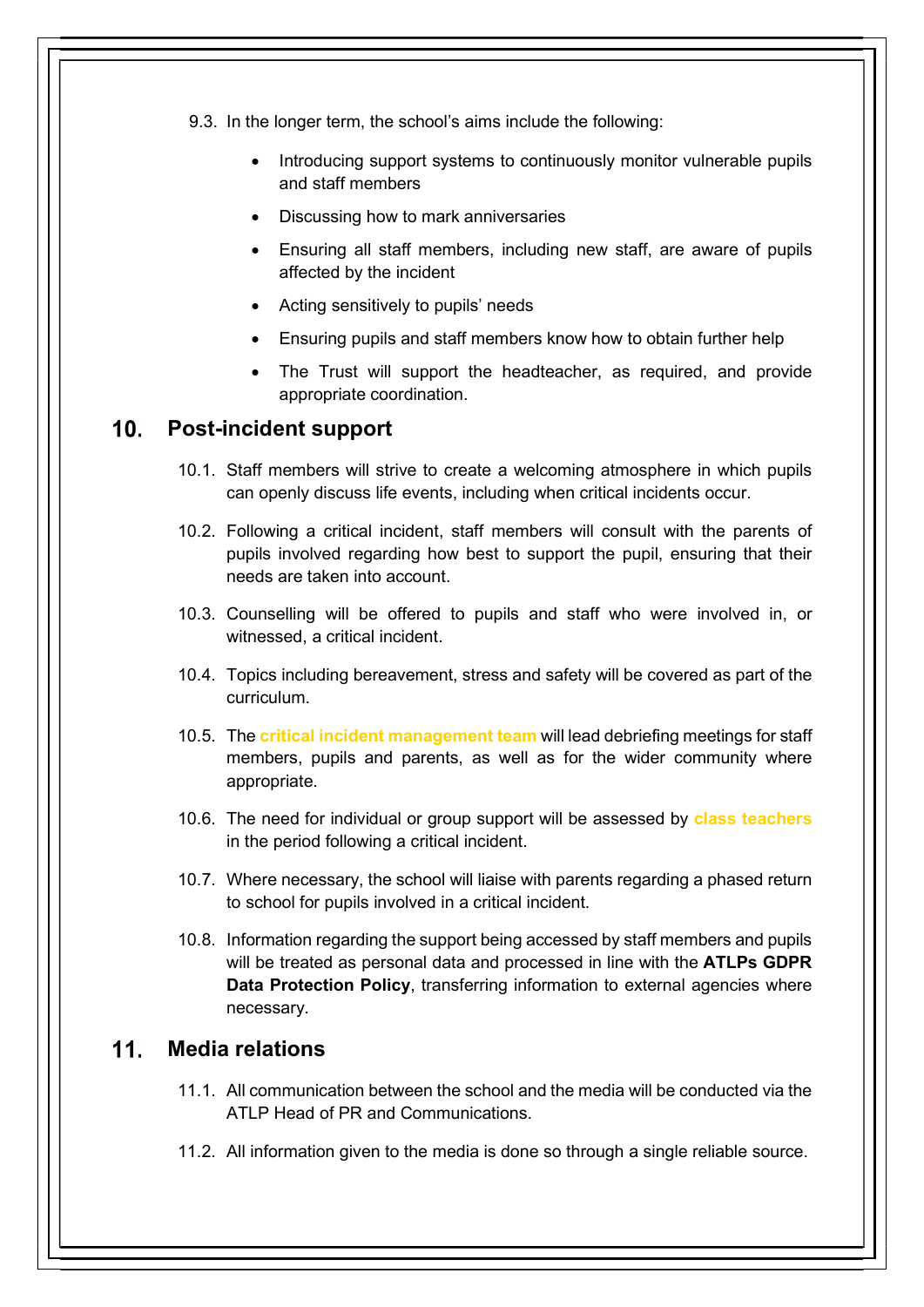- 11.3. All statements will be agreed by the ATLP Head of PR and Communications and the CEO before going to the press.
- 11.4. Pupils will not be named during communication with the press unless parental consent has been sought.
- 11.5. Personal information regarding staff members, pupils and visitors will be kept confidential and treated in accordance with ATLPs GDPR Data Protection Policy.
- 11.6. Details of the critical incident which may be harmful to investigations into the incident or which reveal personal information will be treated as confidential.
- 11.7. Staff members will be made aware not to talk off the record to the media and will refer all enquiries to the headteacher and the, critical incident management team, specifically the ATLP Head of PR and Communications.
- 11.8. The school will strive to liaise and co-operate with the media by answering any queries, as appropriate. The ATLP Head of PR and Communications to be contacted in the first instance regarding media enquiries. Schools should not talk to the media directly whenever possible without liaising with the ATLP Head of PR and Communications.
- 11.9. All statements given to the press will be factual.
- 11.10. The school will aim to reassure the public and demonstrate control of the situation, as well as counter any dangerous rumours or gossip.
- 11.11. Social media will be monitored and co-ordinated by the ATLP Head of PR and Communications. School and ATLP posts will share consistent messages. The ATLP Head of PR and Communications may manage social media posts on behalf of the school and will need access to passwords and permissions. An ICT staff member will be on hand and easily contactable to deal with any ICT issues (e.g. website crash/access to social media in case filters are blocked).
- 11.12. Child protection and safeguarding measures will be taken when reporting about pupils.
- 11.13. Parental permission will be sought prior to any press interviews with pupils.
- 11.14. Times of press releases will be pre-agreed in order to avoid continuous pressure. Regular social media updates to be managed by the ATLP Head of PR and Communications.
- 11.15. Where appropriate, a pre-prepared statement containing basic information about the school and the school's procedures will be used. Updates on ATLP websites will be made by the ATLP Head of PR and Communications in conjunction with ICT team. School to update its website messages in coordination with the ATLP Head of PR and Communications and the ICT team.
- 11.16. The critical incident management team will ensure that any media access to the site, staff and pupils is controlled. If necessary, a suitable and dedicated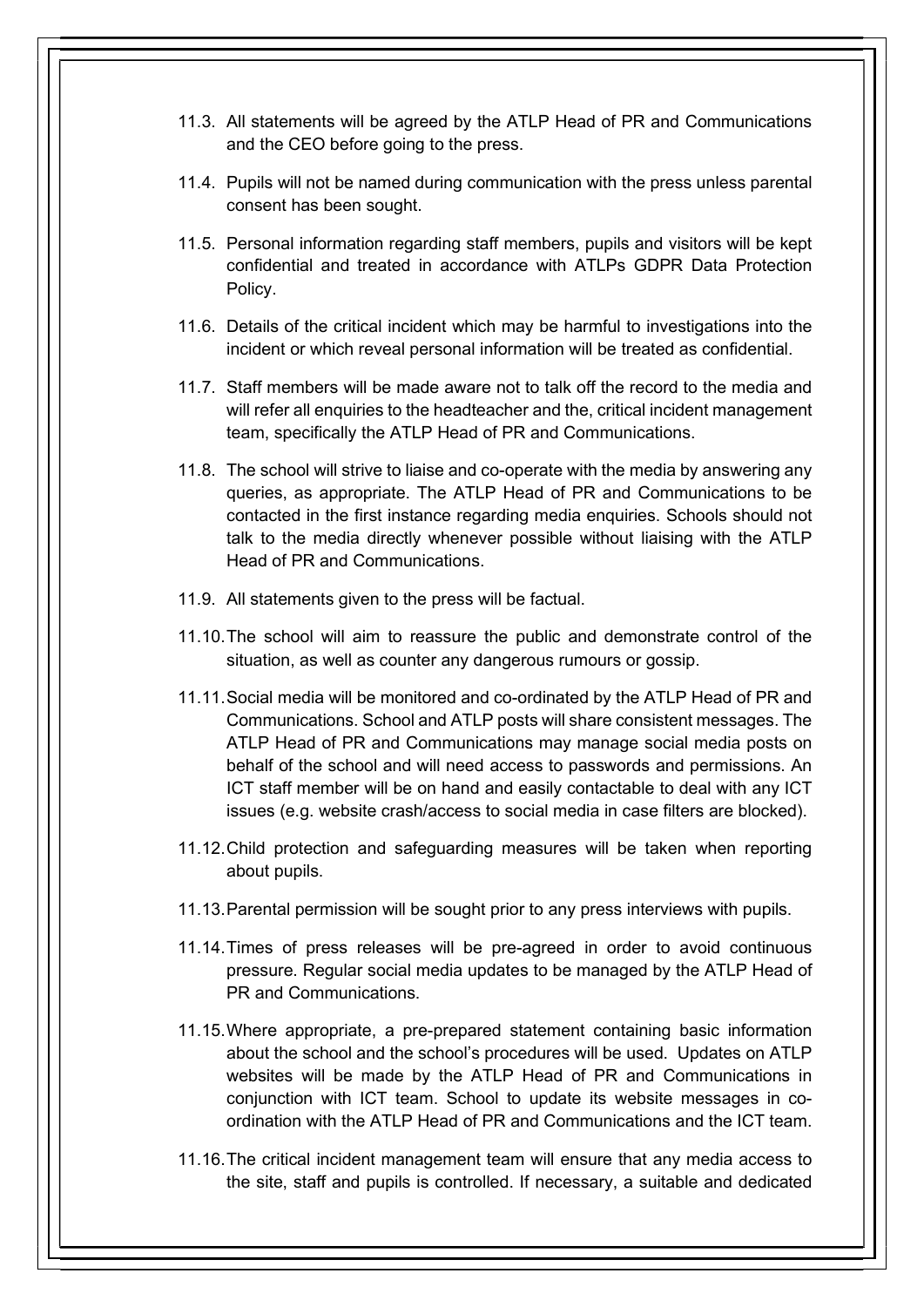room should be allocated for any media briefings/interviews, with access to wifi and technical equipment.

### 12. Handling complaints

- 12.1. The ATLP recognises that the occurrence of a critical incident is a sensitive subject.
- 12.2. Complaints or concerns regarding any of its school's critical incident arrangements should be made in accordance with the ATLP Complaints Policy.
- 12.3. The school will continuously work to address and resolve concerns, ensuring that critical incidents are dealt with in line with the law, as well as in a sensitive and supportive manner.

### 13. Monitoring and review

13.1. This policy will be reviewed on an **annual** basis by the executive team in conjunction with the headteacher and critical incident management team. The policy will be approved by the Trust Board; any changes made to the policy will be communicated to all staff.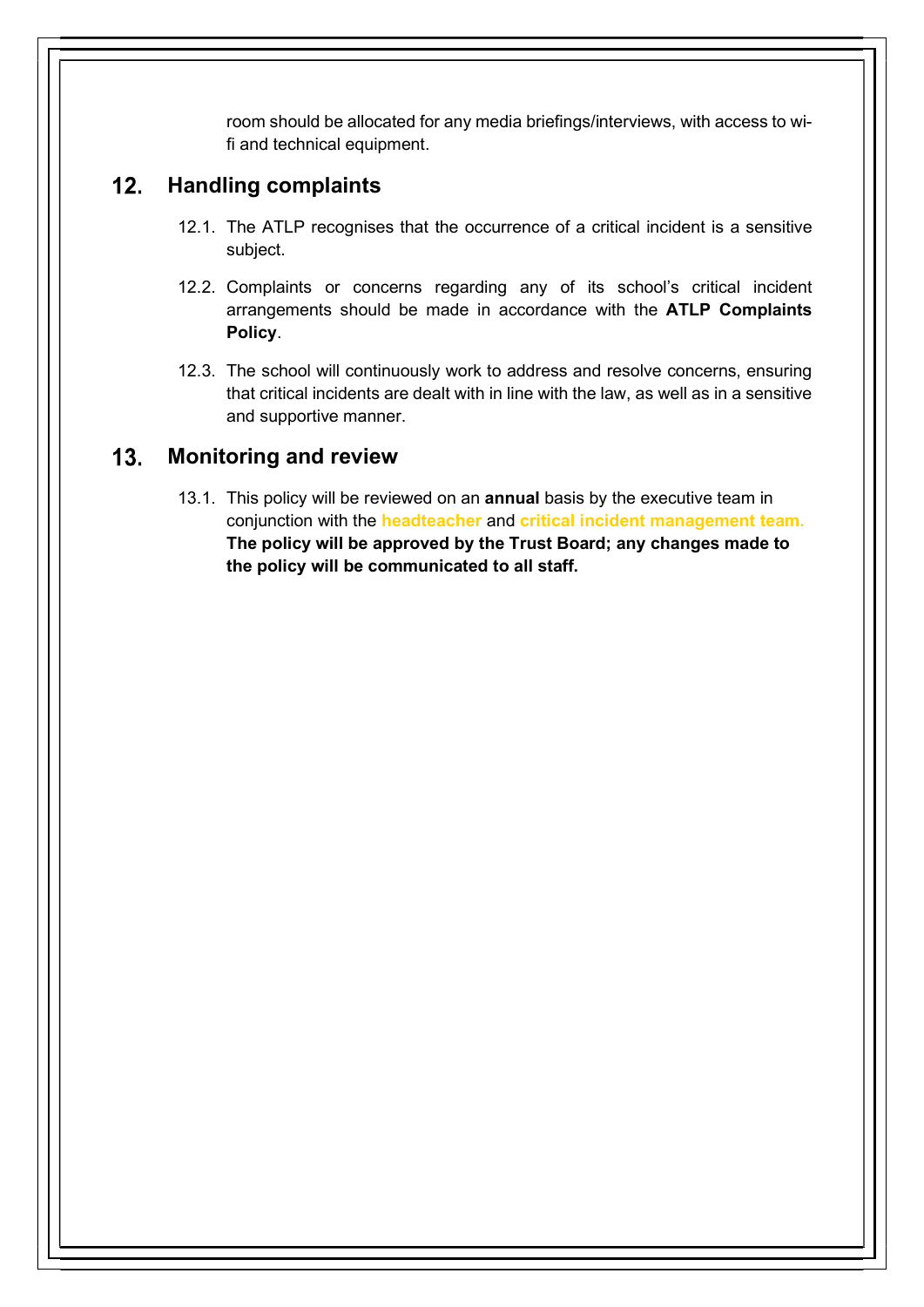## Initial Action Form

In the event of a critical incident, this form should be completed by whoever receives the alert in order to gather as much information as possible.

| Name of the person<br>informing about the<br>incident: |  |
|--------------------------------------------------------|--|
| <b>Emergency procedure</b><br>carried out:             |  |
| Alert raised by:                                       |  |
| <b>Details of the incident:</b>                        |  |
| Number of people<br>involved:                          |  |
| <b>Details of staff members</b><br>at the scene:       |  |
| People who have been<br>informed:                      |  |
| <b>Exact location of the</b><br>incident:              |  |
| Number of casualties and<br>injuries:                  |  |
| <b>Details of any casualties</b><br>and injuries:      |  |